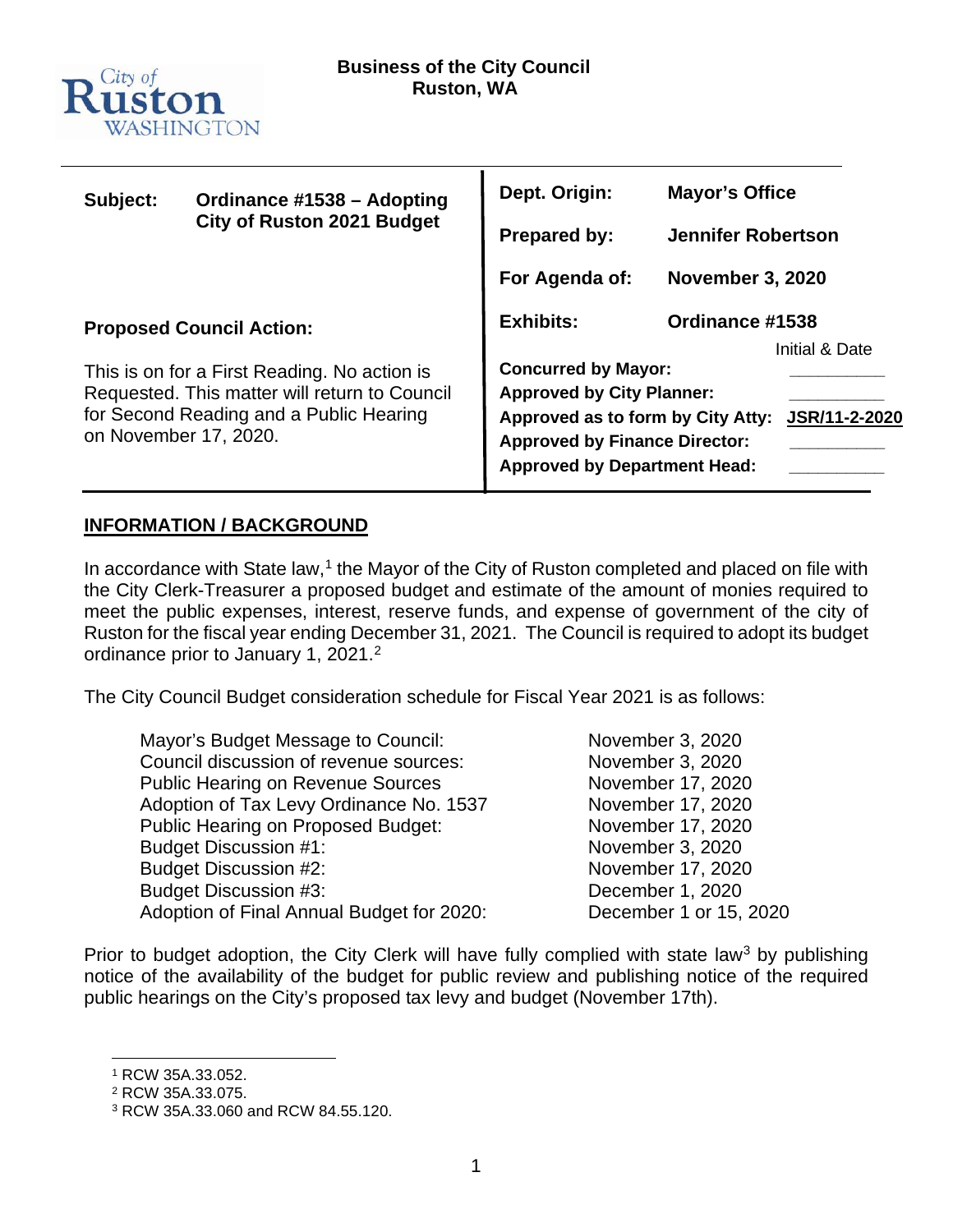The Final Budget's beginning balance is \$4,803,771.00 plus taxes, license fees, service charges, fine, forfeitures and other revenues totaling \$9,145,915.00, including inter-fund transfer(s) of \$355,000.00 are combined in the Final Budget for a total expenditures and ending balances amount of \$8,899,494.00.

The totals of estimated revenues and appropriations for each separate fund and the aggregate totals for all such funds combined are set forth below:

| <b>Fund Name</b>                    | <b>Resources</b>          | <b>Uses</b>                            |
|-------------------------------------|---------------------------|----------------------------------------|
| Fund 001 - General Fund             | \$<br>1,942,392           | $\$\$<br>1,942,392                     |
| Fund 005 - Surplus Real Estate      | \$<br>1,321,432           | $\boldsymbol{\mathsf{S}}$<br>1,321,432 |
| 051-060 - Developer Tracking        | $\frac{1}{2}$<br>28,447   | $\boldsymbol{\mathsf{S}}$<br>28,447    |
| Fund 101 - City Street Fund         | \$<br>478,400             | \$<br>478,400                          |
| Fund 102 - Equipment Reserve        | $\mathfrak{S}$<br>12,250  |                                        |
| Fund 105 - Street Reserve           | \$<br>108,100             | $\mathfrak{S}$<br>108,100              |
| Fund 301 - Capital Construction     | $\mathcal{L}$<br>454,200  | \$<br>422,200                          |
| Fund 401 - Electric Utility         | \$<br>1,352,300           | \$<br>1,352,300                        |
| Fund 402 - Electric Utility Reserve | $\mathfrak{S}$<br>418,000 | $\mathcal{L}$<br>418,000               |
| Fund 403 - Sewer Utility            | \$<br>1,891,000           | \$<br>1,891,000                        |
| Fund 404 - Sewer Reserve            | $\mathcal{L}$<br>398,000  | $\mathfrak{S}$<br>398,000              |
| Fund 405 - Garbage Utility          | \$<br>350,800             | \$<br>350,800                          |
| Fund 406 - Garbage Utility Reserve  | \$<br>89,000              | \$<br>89,000                           |
| Fund 407 - Storm Sewer Utility      | \$<br>287,000             | \$<br>287,000                          |
| Fund 410 - Sewer Capital Projects   | $\mathfrak{S}$<br>204,000 | $\mathfrak{S}$<br>204,000              |
| Fund 622 - WR Rust Playfield        | \$<br>46,921              | \$<br>46,921                           |
| Fund 623 - Electric Meter Deposits  | $\frac{1}{2}$<br>117,800  | $\$\$<br>117,800                       |
| Fund 624 - School Building          | \$<br>330,200             | \$<br>330,200                          |
| <b>Total</b>                        | \$<br>9,830,242           | \$<br>9,785,992                        |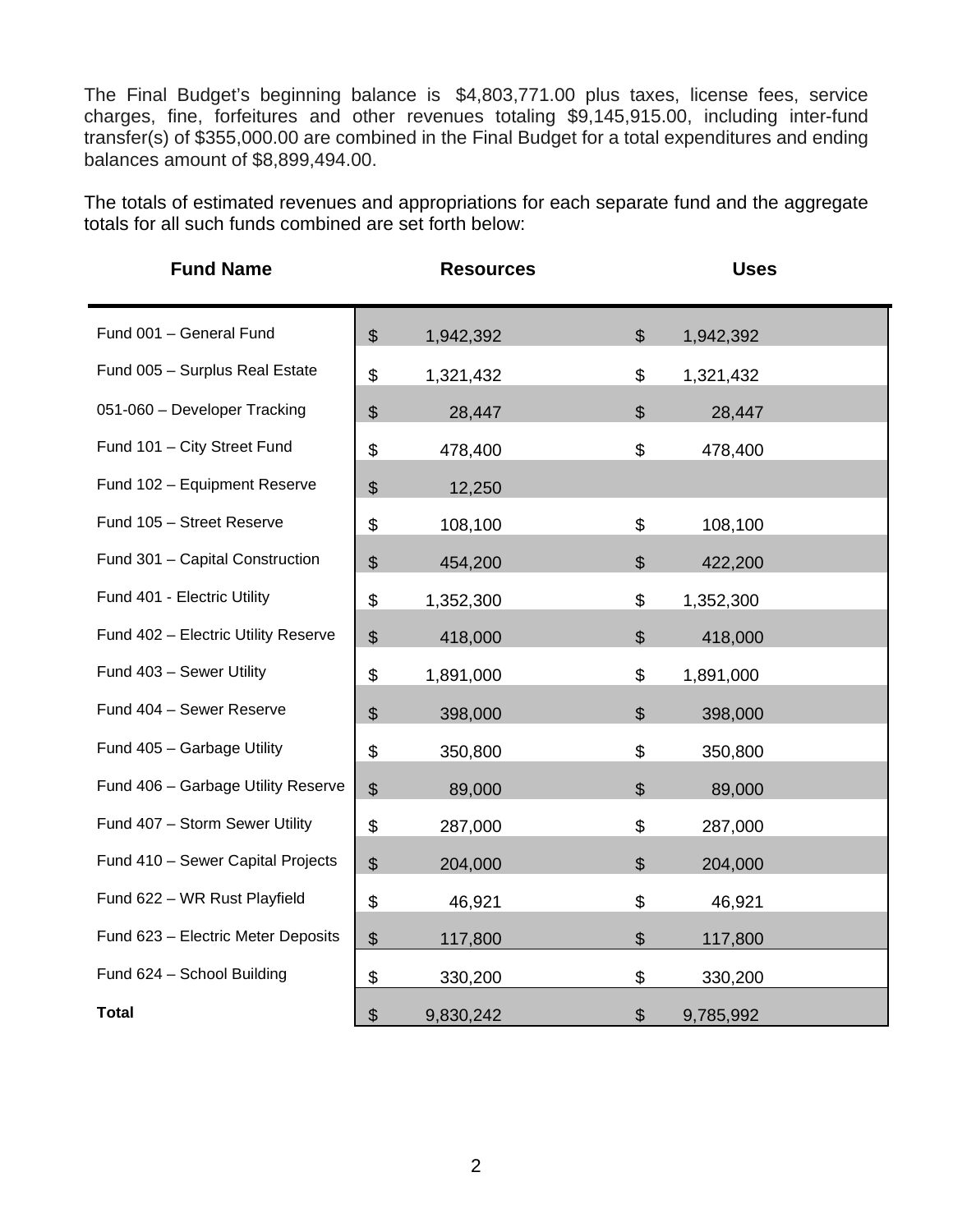The Public Hearing will be held on November 17, 2020. The public hearing must take place prior to adoption. The City is required to pass the budget before the end of this calendar year.

### **FISCAL CONSIDERATION**

Approval of this Ordinance will adopt the 2021 Budget and establish the appropriations necessary to authorize expenditures for each of the City's funds as detailed in Ordinance #1538 and the attachment thereto.

#### **RECOMMENDATION / MOTION**

This is on for the First Reading. No action is requested.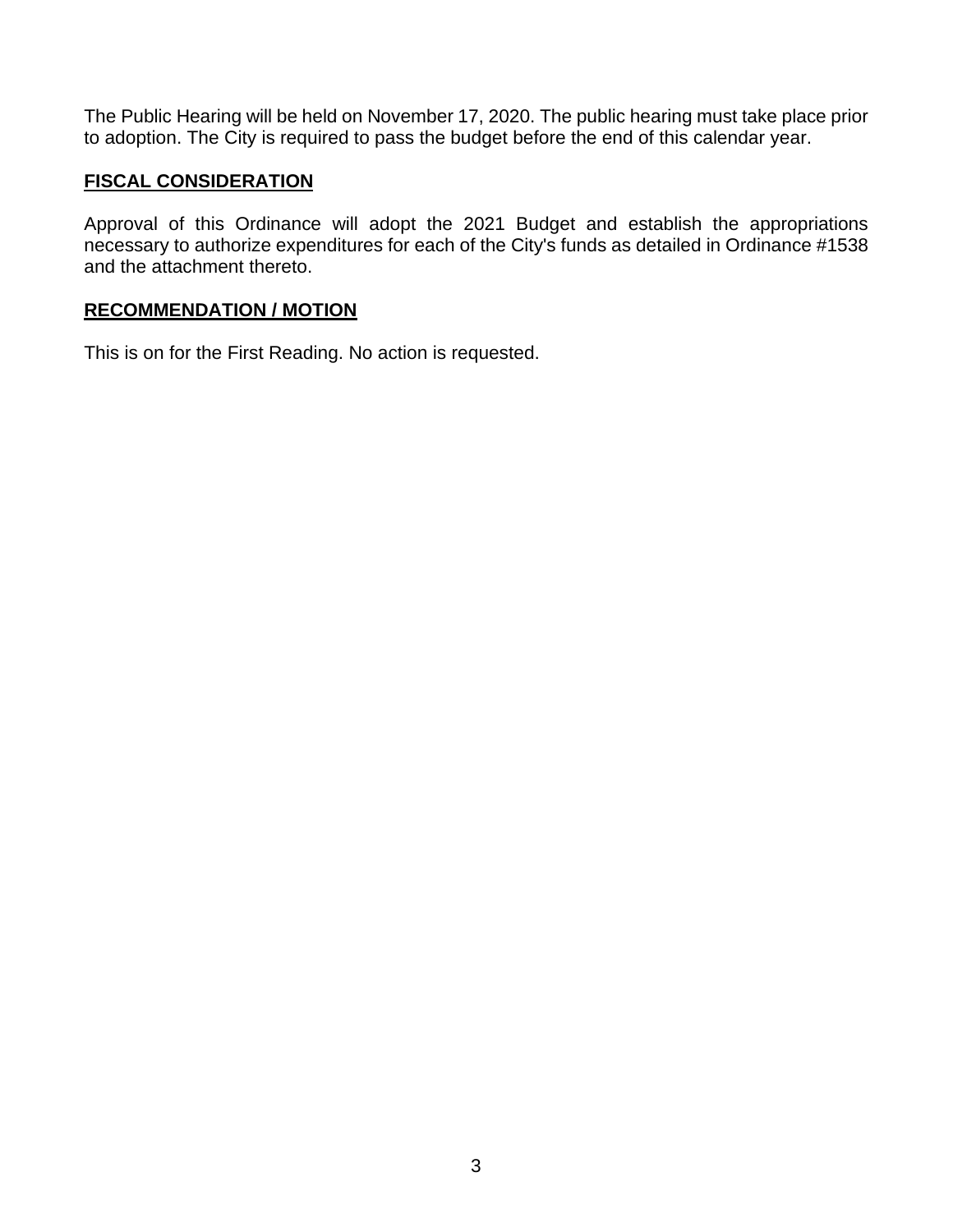#### **ORDINANCE NO. 1538**

**AN ORDINANCE OF THE CITY OF RUSTON, WASHINGTON ADOPTING THE CITY OF RUSTON ANNUAL BUDGET FOR THE FISCAL YEAR ENDING DECEMBER 31, 2021, SETTING FORTH THE ESTIMATED REVENUES AND APPROPRIATIONS, AND ESTABLISHING AN EFFECTIVE DATE.** 

WHEREAS, in accordance with RCW 35A.33.052, the Mayor of the City of Ruston has completed and placed on file with the City Clerk-Treasurer a proposed budget and estimate of the amount of monies required to meet the public expenses, interest, reserve funds, and expense of government of the city of Ruston for the fiscal year ending December 31, 2021; and

WHEREAS, in accordance with RCW 35A.33.060 and RCW 84.55.120, the City Clerk timely published notice of the availability of the budget for public review and notice of the required public hearing on the City's proposed tax levy and the required public hearing on the City's proposed budget; and

WHEREAS, the public hearing for the City's tax levy was held on November 17, 2020; and

WHEREAS, the public hearing for the City's budget was held on November 17, 2020; and WHEREAS, the City Council held the following meetings on the City Budget:

| Mayor's Budget Message to Council:        | November 3, 2020       |
|-------------------------------------------|------------------------|
| Council discussion of revenue sources:    | November 3, 2020       |
| <b>Public Hearing on Revenue Sources</b>  | November 17, 2020      |
| Adoption of Tax Levy Ordinance No. 1537   | November 17, 2020      |
| Public Hearing on Proposed Budget:        | November 17, 2020      |
| <b>Budget Discussion #1:</b>              | November 3, 2020       |
| <b>Budget Discussion #2:</b>              | November 17, 2020      |
| <b>Budget Discussion #3:</b>              | December 1, 2020       |
| Adoption of Final Annual Budget for 2020: | December $\_\_$ , 2020 |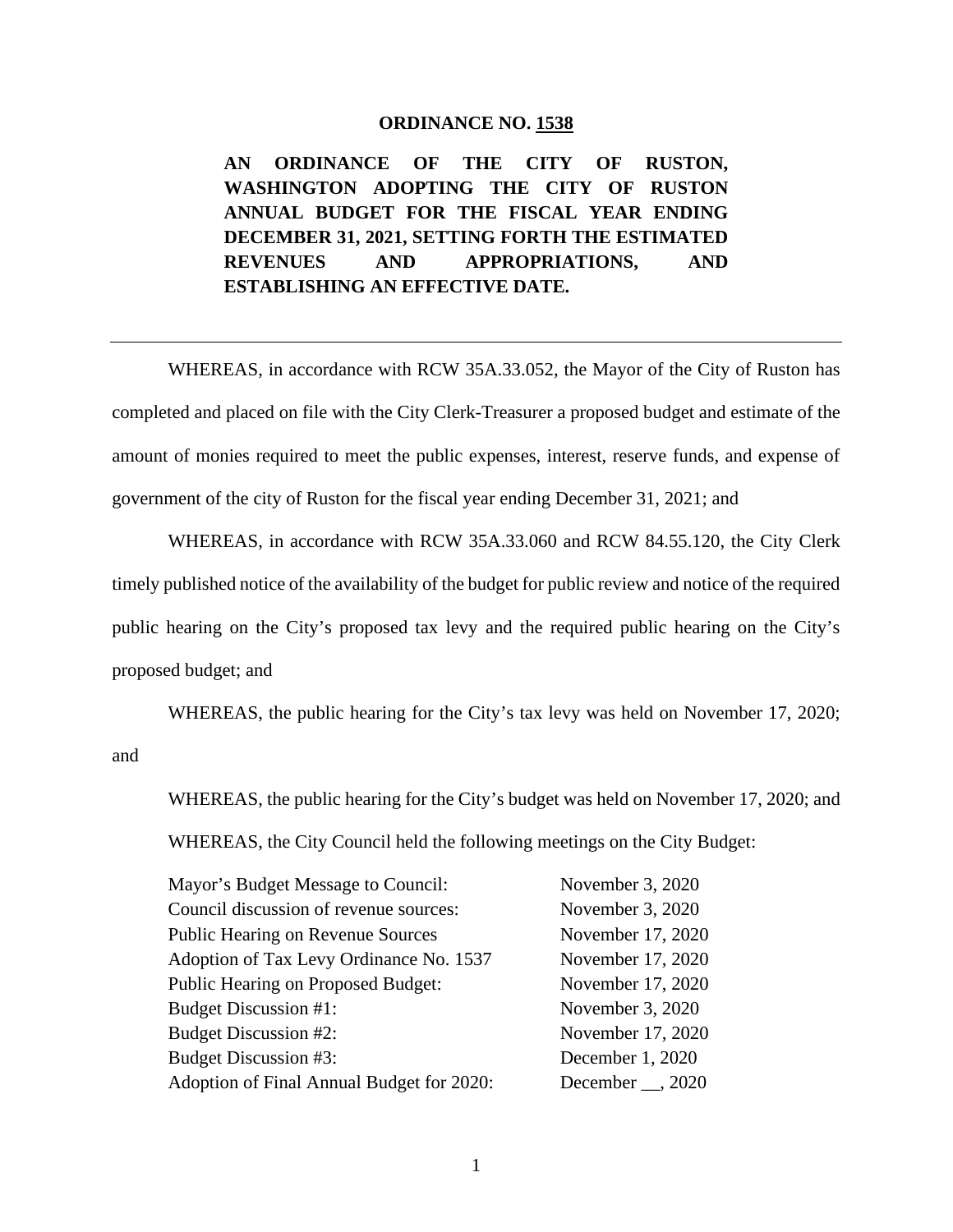WHEREAS, the proposed budget does not exceed the limit of taxation allowed by law to be levied on real property within the City of Ruston for the purposes set forth in the budget, and the estimated expenditures set forth in said budget are necessary to carry on the government and sufficient to meet the various needs of the City of Ruston during 2021; and

WHEREAS, the Final Budget's beginning balance of \$4,803,771.00 plus taxes, license fees, service charges, fine, forfeitures and other revenues totaling \$9,145,915.00, including interfund transfer(s) of \$355,000.00 are combined in the Final Budget for a total expenditures and ending balances amount of \$8,899,494.00; and

WHEREAS, in accordance with RCW 35A.33.075, following the conclusion of the hearing, and prior to the beginning of the fiscal year, the City Council has made any such adjustments and changes as it deems necessary or proper and after determining the allowance in each item, department, classification and fund; and

WHEREAS, in accordance with RCW 35A.33.075, this Ordinance sets forth in summary form the totals of estimated revenues and appropriations for each separate fund and the aggregate totals for all such funds combined; and

WHEREAS, on November 3, 2020, the City Council held first reading of this Ordinance on November 3, 2020; and

WHEREAS, on November 17, 2020, the City Council held a public hearing on the tax levy; and

WHEREAS, on November 17, 2020, the City Council adopted the tax levy ordinance (Ordinance No. 1537); and

WHEREAS, on November 17, 2020, the City Council held second reading of this budget ordinance (Ordinance No. 1538); and

2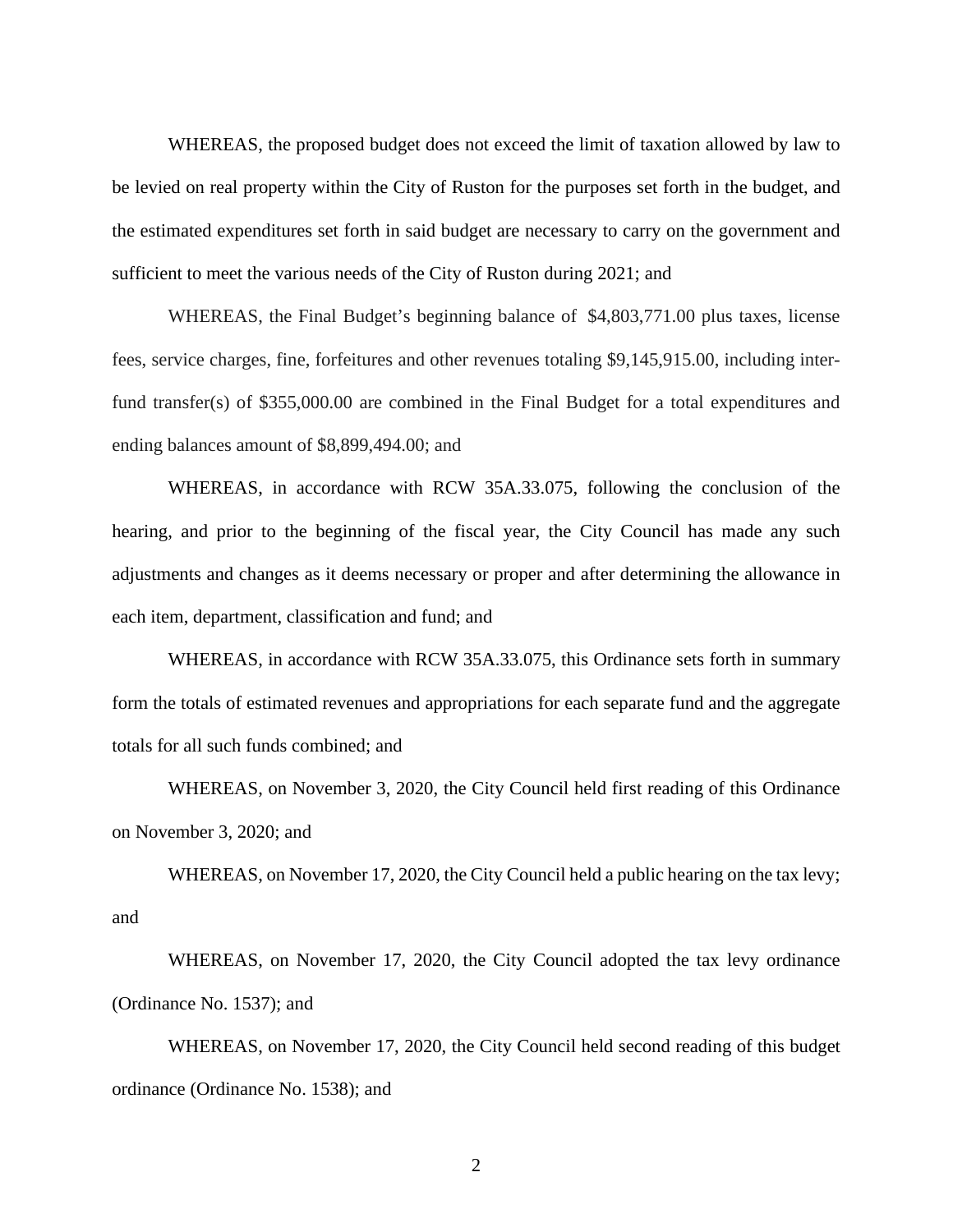WHEREAS, on November 17, 2020, the City Council held a public hearing on this Ordinance; and

WHEREAS, on December 1, 2020, the City Council held third reading of this ordinance; and

WHEREAS, on December \_\_\_\_, 2020, the City Council adopted this Ordinance during its regular meeting at the \_\_\_\_\_\_\_\_ reading; **NOW, THEREFORE**

# **THE CITY COUNCIL OF THE CITY OF RUSTON DOES HEREBY ORDAIN AS FOLLOWS:**

**Section 1.** The Annual budget for the City of Ruston, Washington, for the year ending December 31, 2021, is hereby ADOPTED in its final form as shown on the attached Final Budget document, which is attached to this Ordinance No. 1538 as Exhibit "A" and incorporated herein by this reference.

**Section 2.** In accordance with RCW 35A.33.075, the totals of estimated revenues and appropriations for each separate fund and the aggregate totals for all such funds combined are set forth below:

| <b>Fund Name</b>                |    | <b>Resources</b> |    | <b>Uses</b> |  |
|---------------------------------|----|------------------|----|-------------|--|
|                                 |    |                  |    |             |  |
| Fund 001 – General Fund         | \$ | 1,942,392        | \$ | 1,942,392   |  |
| Fund 005 - Surplus Real Estate  | \$ | 1,321,432        | \$ | 1,321,432   |  |
| $051-060$ – Developer Tracking  | \$ | 28,447           | \$ | 28,447      |  |
| Fund 101 – City Street Fund     | \$ | 478,400          | \$ | 478,400     |  |
| Fund 102 - Equipment Reserve    | \$ | 12,250           |    |             |  |
| Fund 105 – Street Reserve       | \$ | 108,100          | \$ | 108,100     |  |
| Fund 301 – Capital Construction | \$ | 454,200          | \$ | 422,200     |  |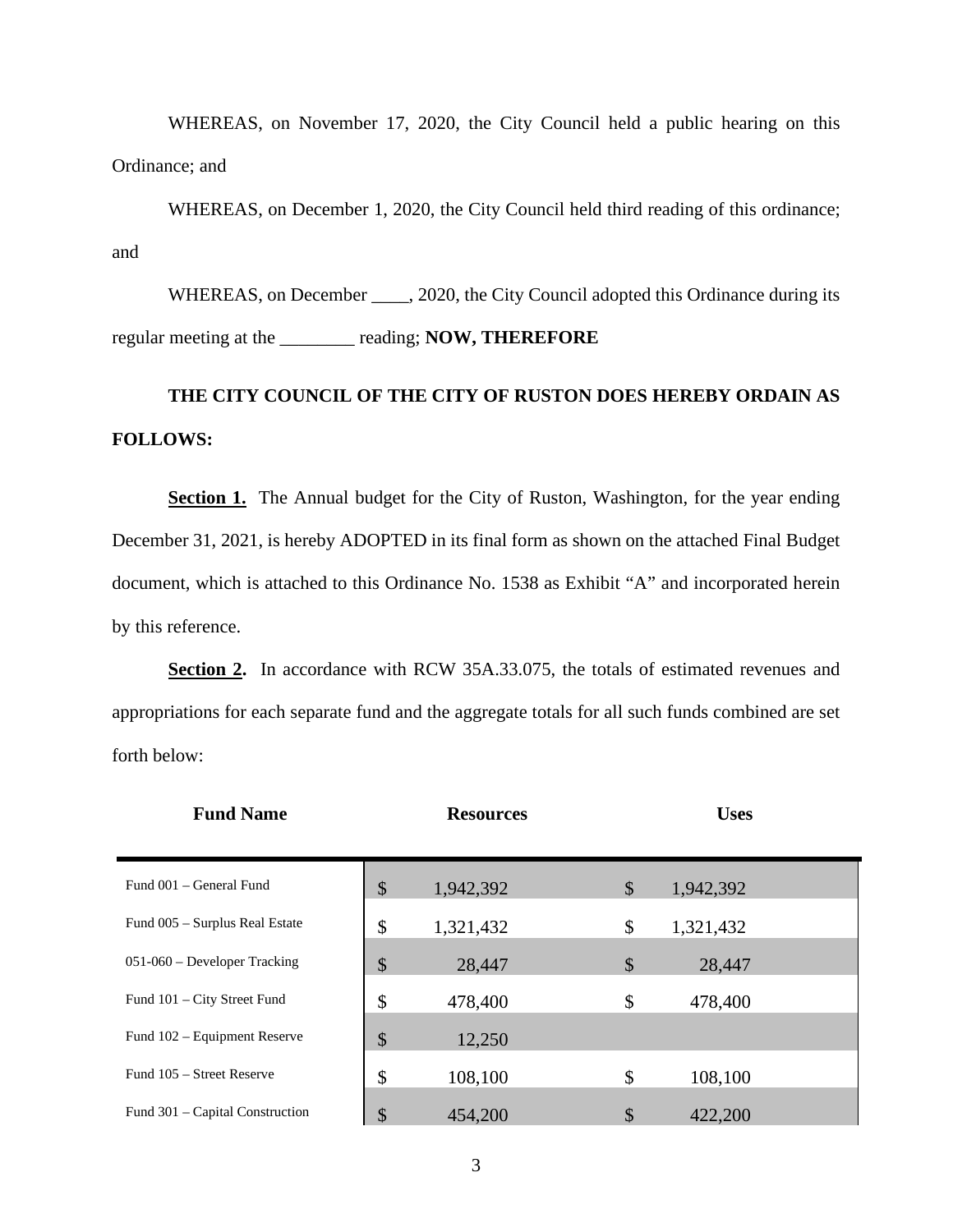| Fund 401 - Electric Utility         | \$<br>1,352,300 | \$           | 1,352,300 |  |
|-------------------------------------|-----------------|--------------|-----------|--|
| Fund 402 - Electric Utility Reserve | \$<br>418,000   | \$           | 418,000   |  |
| Fund 403 - Sewer Utility            | \$<br>1,891,000 | \$           | 1,891,000 |  |
| Fund 404 – Sewer Reserve            | \$<br>398,000   | \$           | 398,000   |  |
| Fund 405 - Garbage Utility          | \$<br>350,800   | \$           | 350,800   |  |
| Fund 406 – Garbage Utility Reserve  | \$<br>89,000    | \$           | 89,000    |  |
| Fund 407 - Storm Sewer Utility      | \$<br>287,000   | \$           | 287,000   |  |
| Fund 410 – Sewer Capital Projects   | \$<br>204,000   | \$           | 204,000   |  |
| Fund 622 – WR Rust Playfield        | \$<br>46,921    | \$           | 46,921    |  |
| Fund 623 – Electric Meter Deposits  | \$<br>117,800   | \$           | 117,800   |  |
| Fund 624 - School Building          | \$<br>330,200   | \$           | 330,200   |  |
| Total                               | \$<br>9,830,242 | $\mathbb{S}$ | 9,785,992 |  |

**Section 3. Clerk to Keep Budget on File.** Three copies of the Annual Budget adopted herein shall be kept on file in the Office of the City Clerk-Treasurer.

**Section 4. Clerk to Transmit Budget.** The City Clerk-Treasurer is hereby directed to transmit one certified copy of the Annual Budget which is adopted herein to the State Auditor's Office, and a second copy to the Association of Washington Cities.

**Section 5. Severability**. If any section, sentence, clause or phrase of this Ordinance should be held to be unconstitutional by a court of competent jurisdiction, such invalidity or unconstitutionality shall not affect the validity or constitutionality of any other section, sentence, clause or phrase of this Ordinance.

**Section 6. Publication.** This Ordinance shall be published by an approved summary consisting of the title.